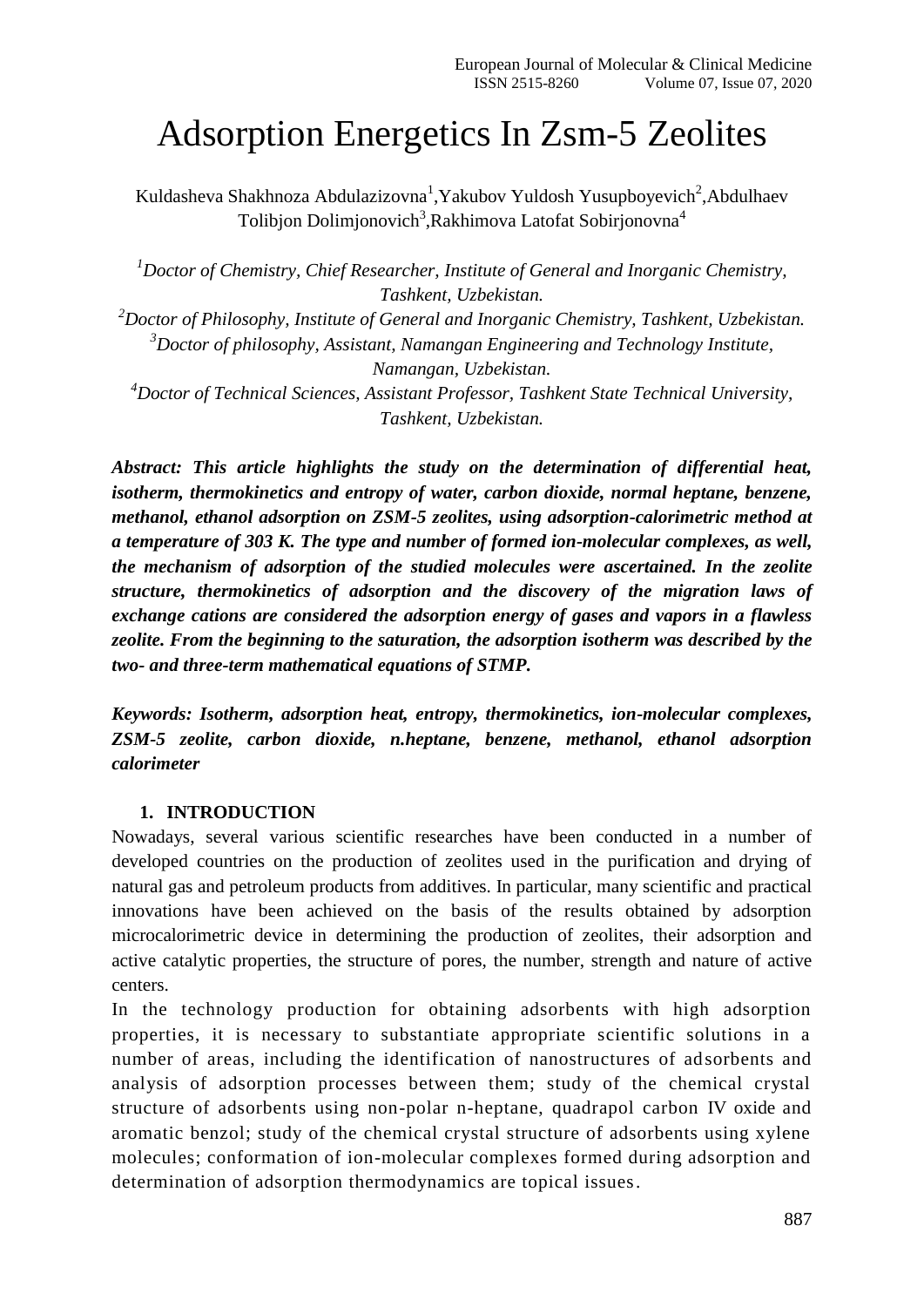ZSM-5 zeolites are being used as a very effective catalyst in the production of high-octane fuel products from petroleum products. Moreover, the cationic form of ZSM-5 zeolites is selected as a catalyst in the production of high-octane benzene from non-petroleum products. Therefore, there is a growing interest in studying the adsorption and catalytic properties of this type of zeolites. There, as a result of the interconnection among small-sized organic molecules in the intersection of straight and zigzag channels of ZSM-5 zeolite, the amount of branched-chain hydrocarbons increases, resulting in a high octane number in benzene. In particular, the molecules adsorbed for the purpose of the probe assess to explain the reason for the manifestation of such properties as hydrophobic-hydrophilic bifunctionality in zeolites  $[1]$ .

In 1965, Sokoni Mobile Oil (the first U.S.A company to carry out the synthesis) discovered a large family of silicon-containing zeolites with a unique structure of the ZSM-5 type  $(SiO<sub>2</sub>/Al<sub>2</sub>O<sub>3</sub> = 5 \div 100$  and more) [2; p.74.]. Their structure is the same and has no natural analogues.

Zeolites are aluminosilicates with this carcass structure. One of the unique properties of aluminosilicates is the specific location of Al in their structure. In zeolites, as in other aluminosilicates, Al, like Si, is in a state of tetrahedral coordination over oxygen and isomorphically replaced by silicon in the common silicon oxygen carcass.

It is clear that the energy of an adsorption agent consists of the sum of the specific energies (electrostatic polarization, dipole and quadrupol interactions) and nonspecific (dispersed) interactions. In the state of water adsorption, specific interactions predominate in zeolites. Adsorption of water vapor is energetically beneficial only in the presence of hydrophilic groups (cations, OH-groups, Lewisov centers) in zeolites. Hydrocarbons are adsorbed nonspecificly and therefore the presence of strong adsorption centers is not necessary for such adsorption.

The basic attention is directed towards the study of the adsorption of various substances in zeolites ZSM-5. Because of the fact that the distance between the adsorption centers is very large, zeolite is very suitable for model study of adsorption capacity. [2].

## **2. THE OBJECT AND METHODS OF RESEARCH**

Considering abovementioned facts, we aimed to study the interaction of water, benzene, carbon dioxide, methanol molecules with the active centers and channels of ZSM-5 zeolite, which is synthesized almost flawlessly. ZSM-5 zeolite is synthesized as a result of processing of high-silicon minerals in fluorine medium. As a result of processing the active centers of the synthesized zeolite analogues by means of ammonium salts, a catalytic adsorbent with a high adsorption activity corresponding to each elementary cell is formed. The experiments were performed on an adsorption-microcalorimetric device with high vacuum and sensitivity. Before the initiation of the experiment, the sample is heated for 10 h, at 723K, under vacuum at  $10^{-4}$  Pa in the pumped state. The experiment was performed using an adsorptioncalorimetric device and method [3; p.39-55.]. Adsorption heat and isotherm values were calculated at 303 K.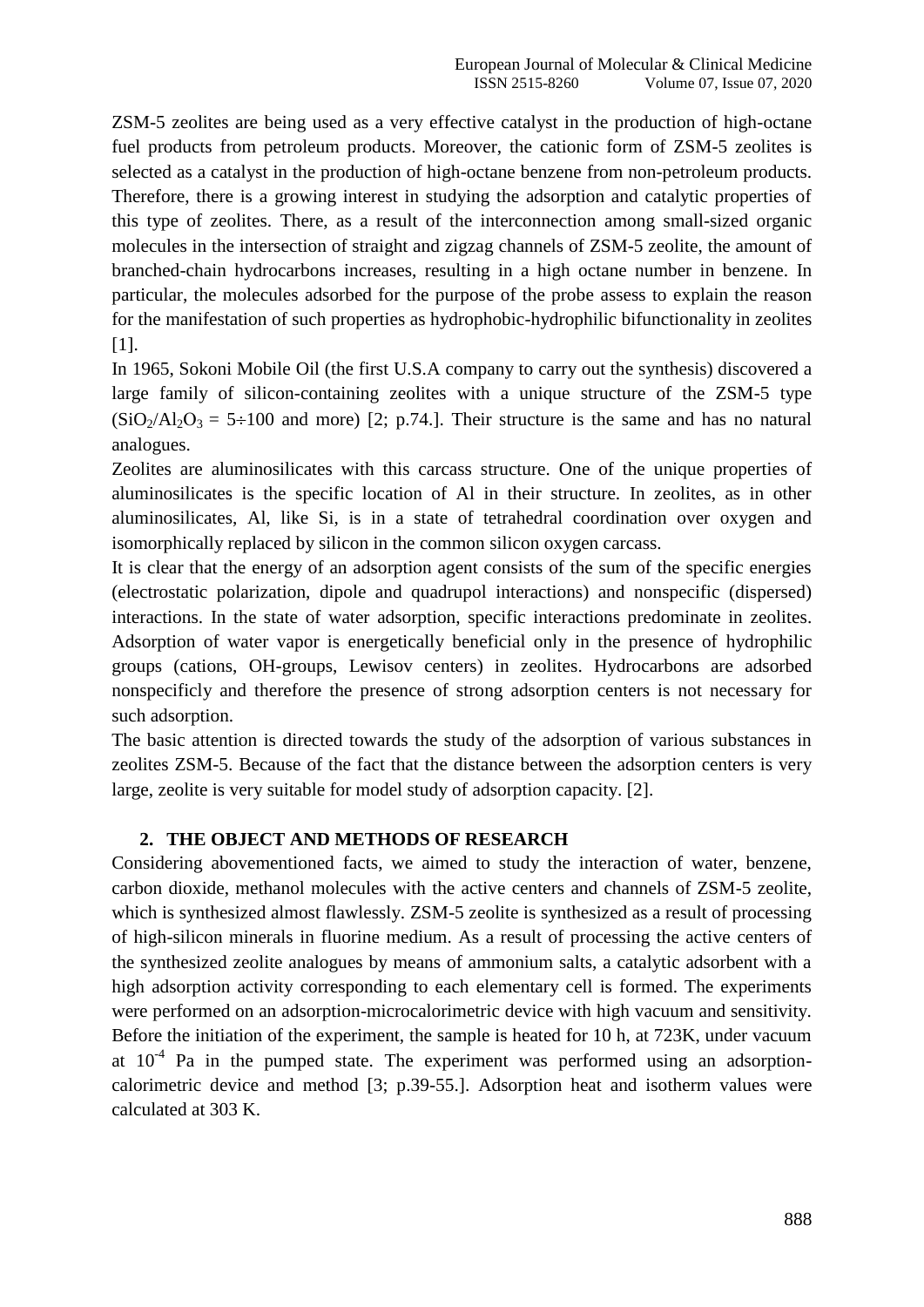#### **3. RESULTS AND DISCUSSIONS OF THE RESEARCH**

Differential heat and isothermal values of water adsorption on  $ZSM-5$  zeolite at  $303^0K$ were calculated [4]. From these values the differential molar entropy of adsorption is derived. The isothermal value of adsorption was compared using the equation of microporosity saturation theory (STMP). They consist of 6 steps in total. At each stage, a stoichiometric compatibility between the active centers of zeolite and water vapor can be seen. As a result of chemical analysis, it was determined that the cation in the zeolite corresponds to each elemental cell, i.e.  $(NH^{\dagger}_{4}AlO_{2})_{1,35} (SiO_{2})_{94,65}$ ;  $(H^{\dagger}AlO_{2})_{3,25} (SiO_{2})_{92,75}$ ;  $(Li^{\dagger}AlO_{2})_{4,36} (SiO_{2})_{91,64}$ is the general formula for each elementary cell. This figure indicates that the water adsorption on the ammonium cation is greater if it is comparable within the cations. This means that a total of 24.6 water molecules are adsorbed into the elemental cell, with an average of 18.2 adsorbents per cation, and  $(H_2O)<sub>n</sub>/(NH<sup>+</sup><sub>4</sub>)$  n=18,2 complex clusters are formed. This is mainly explained by the validity of the ammonium cation.

As mentioned above, there are a total of 6 steps in the adsorption heat graph, in the first step, water molecules with an active center are 100% adsorbed to form tetraaquacomplexes (Figure 1). As the activity of the cations in the active center increases, the adsorption rate in them also increases. For example, ZSM-5 zeolite with  $Li<sup>+</sup>$  at the active center involves 32  $H<sub>2</sub>O$  / e.core in average respectively, in NaZSM-5 zeolite, this amount is equal to 34  $H<sub>2</sub>O$ e.core., in CsZSM-5 zeolite,  $45 H<sub>2</sub>O$  e.core are absorbed. In addition, the degree of adsorption is also related to the hydrophilic property of zeolite. MFI-type zeolites have a higher hydrophilicity level than most synthetic zeolites, i.e., 1.4–2.4. In ZSM-5 zeolite, a slight slowing of the isothermal point in the initial part causes a sudden increase in pressure due to the interference of the secondary adsorbate on the primary adsorbate, as a result of the interaction of the active centers of the zeolite with hydroxyl groups in water molecules, cations such as ammonium, hydrogen, lithium and sodium, which have different sizes and structures.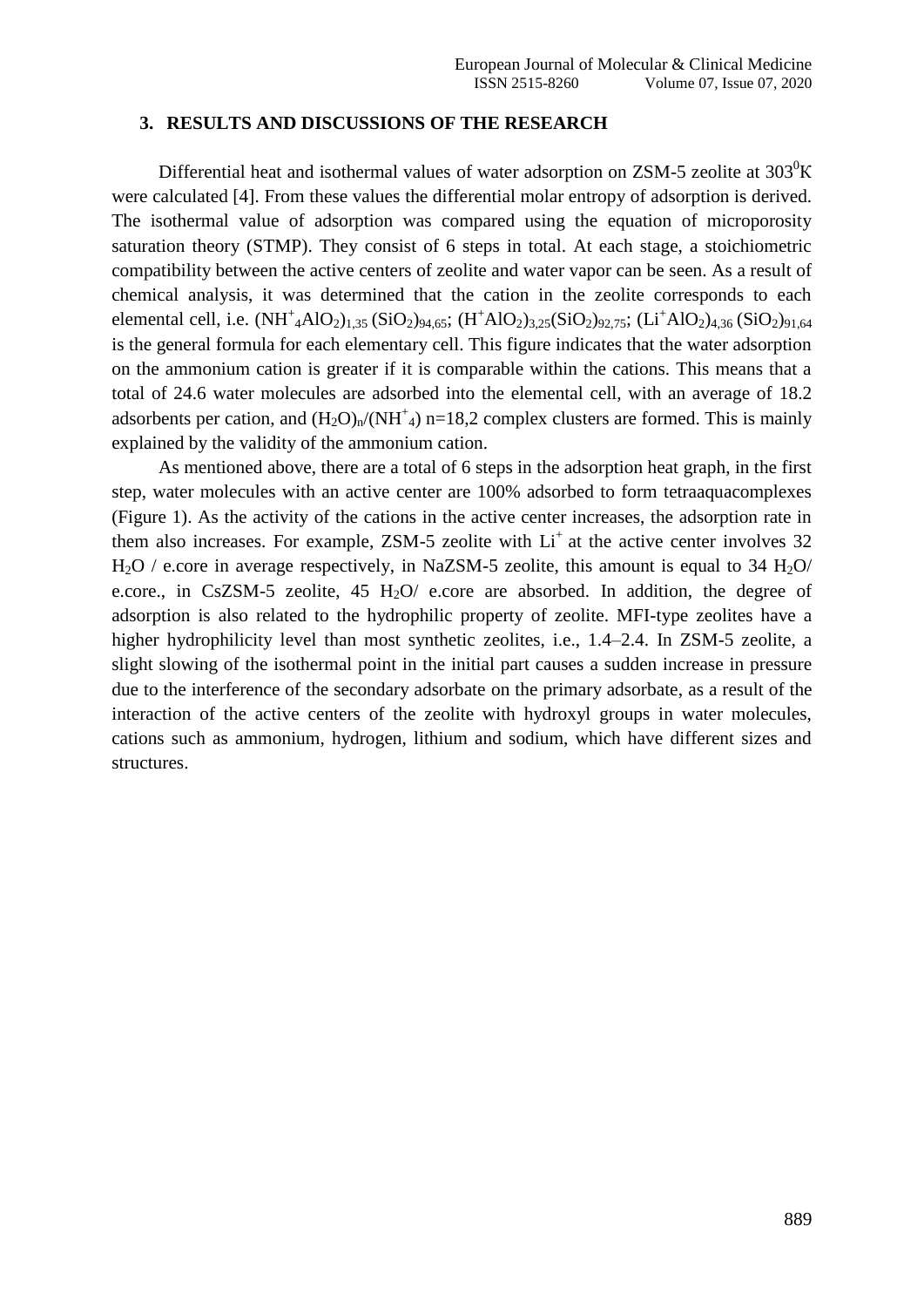

**Figure 1**. The differential heat values  $Q_d$  of water vapor adsorption on ZSM-5 zeolites with cation  $\triangle$ -H<sup>+</sup>,  $\triangle$ -NH<sub>4</sub><sup>+</sup>,  $\triangle$ -Li<sup>+</sup>,  $\triangle$ -Na<sup>+</sup> at 303 K.

Barcodes are the condensation value of water vapor at 303 K.

This has a large number of cations in the initial adsorption due to the presence of strong centers of zeolite at the intersection of the straight and reverse channels. It indicates the tendency of the centers to form aquacomplexes as a result of zeolite adsorption. In addition, a sharp rise in the isotherm, i.e., these curves, is reflected in the formation of adsorbate-adsorbate systems in the zeolite-containing nanopores and their interaction.

The adsorption isotherm of water is well described by the equation of the volumetric saturation theory of volumetric saturation (STMP) [5].

The basic equation of STMP for the adsorption processes under study is calculated with the following formule:

 $a = a_0$  exp{-[A/E]<sup>n</sup>  $\}$  (1)

where, a- the adsorption amount in mmol/g;

 $a_0$ - is the detected adsorption in mmol / g,

 $A = PTln (P/P<sup>o</sup>)$ - the amount of work done by 1 mole of gas (kJ / mol),

E - the characteristic energy of the adsorbent (kJ / mol);

n- parameter related to the structure of the porous area of the adsorbent.

The adsorption isotherm of water in NH<sub>4</sub>ZSM-5 adsorbent is characterized by the threedimensional equation of STMP.

a = 9,82 exp  $[-(A/16,94)^4]$ +2,165 exp  $[-(A/4,36)^2]$ +1,772 exp  $[-(A/1,74)^1]$ 

The adsorption isotherm of water in the adsorbent  $H_{3.25}ZSM-5$  is characterized by the threedimensional equation of STMP.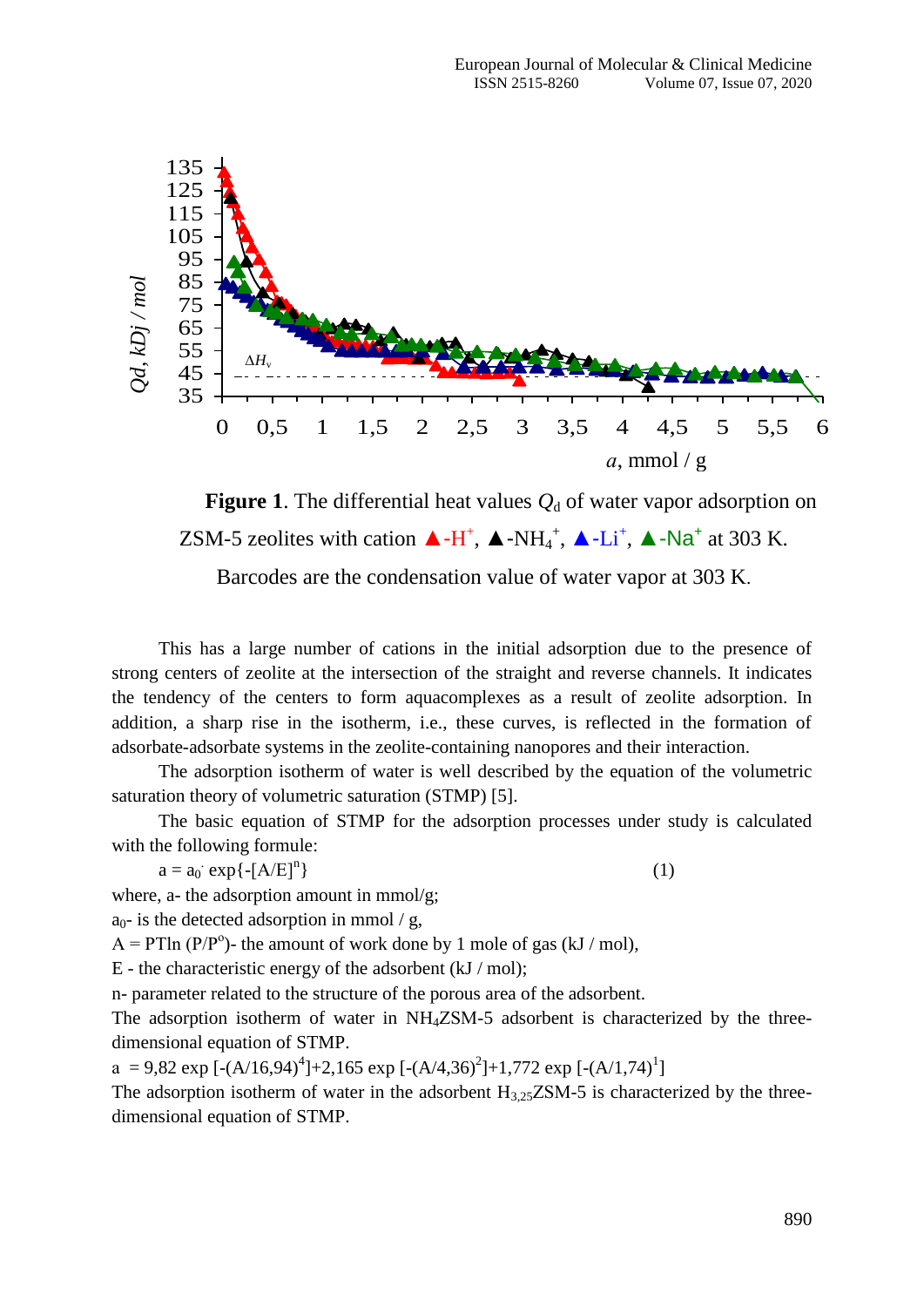$$
a = 1,48 \cdot e^{-\left(\frac{A}{14,18}\right)^2} + 0,74 \cdot e^{-\left(\frac{A}{5,26}\right)^2} + 0,78 \cdot e^{-\left(\frac{A}{0,99}\right)^2}
$$

The adsorption isotherm of water in  $Li_{4,36}ZSM-5$  adsorbent is characterized by the threedimensional equation of STMP.

 $a = a_{01} \exp[-(A/E_{01})^{n_1}] + a_{02} \exp[-(A/E_{02})^{n_2}] + a_{03} \exp[-(A/E_{03})^{n_3}]$ 

These values consists of the following:  $a_{01}=0,851 \text{ mmol/g}, E_{01}=18,22 \text{ kDi/mol}$  and  $n_1=2$ ; for the second member  $a_{02}=1,63 \text{ mmol}$  / g,  $E_{02}=6,3 \text{ kDj}$  / mol and  $n_2=2$ ; the third member values are  $a_{03}=1,748 \text{ mmol}$  / g,  $E_{02}=2,094 \text{ kDj}$  / mol, and  $n_3=2$ .

The molar differential entropy of water adsorption increases from -220 J/mol•K to 0J/mol**·**K, i.e. from a very small minimum to a sharply higher value. As mentioned above, the primary water molecules adsorbed into the zeolite channels form an ion-molecular di- and tetra-aquacomplex that is firmly bound to the active centers of the cations without any barriers, isotherms and adsorption differential heat are calculated according to  $\Delta S_d$  Gibbs-Helmholtz equation of molar differential entropy of water adsorption, based on the following equation:

$$
\Delta S_a = \frac{\Delta H - \Delta G}{T} = \frac{-(Q_a - \lambda) + A}{T}
$$

Where, where  $\lambda$ -the heat of condensation,

 ∆Н and ∆G - the changes in enthalpy and free energy during adsorption in the standard state.

The mean integral values of entropy are correspondingly lower than the liquid value - 43.54 J / mol  $\cdot$  K. Thus, the differential and integral entropy indicates the state of motion of each adsorbed water vapor in the zeolite. Therefore, the entropy curve is below the liquid water entropy. This value indicates that the entropy value changes from liquid entropy to vapor entropy as the saturation rate increases.

<sup>2</sup><br>  $+ 0,74 \cdot e^{-\left(\frac{A}{3,26}\right)^3} + 0,78 \cdot e^{-\left(\frac{A}{0,99}\right)^3}$ <br>
m of water in Li<sub>436</sub>/SM-5 adsorbent is characterized by the three-<br>
m of water in Li<sub>436</sub>/SM-5 adsorbent is characterized by the three-<br>
if STMP.<br>
in<sup>31</sup>+1 + a In ZSM-5 zeolite, the equilibrium of adsorption at the intersection of zigzag channels and straight channels of water molecules is very slow, then accelerates. At the same time, the equilibrium time is reduced from almost 12-18 hours to 4-5 hours. In the initial adsorption, a large time is required for the strong bonding of the water molecules with the active sites. In the later stages, the time between cation (3-4 hours) and adsorbate-adsorbate bonds between water molecules is less (1-2 hours). The decrease in the adsorption equilibrium time to  $\sim$  30 minutes in the final stage is explained by the fact that at this adsorption volume they remain in the vapor state as a result of the interaction of fully adsorbed molecules with non-adsorbed molecules.

The study of the adsorption energy of gases is important for understanding the interesting data and practically complex processes that occur in the adsorption of adsorbents on various adsorbents, as well as for studying, systematizing and standardizing the most important thermodynamic properties of heterogeneous systems.

The differential heat of carbon (IV) oxide adsorption on ZSM-5 zeolite was measured using a high-precision vacuum adsorption calorimetric device. The ZSM-5 zeolite sample has a Si/Al  $= 23 \times x$  ratio. The adsorption isotherm was measured by the volumetric method. The amount of  $CO<sub>2</sub>$  adsorption on ZSM-5 zeolite was expressed in mmol / g, and the isotherm index was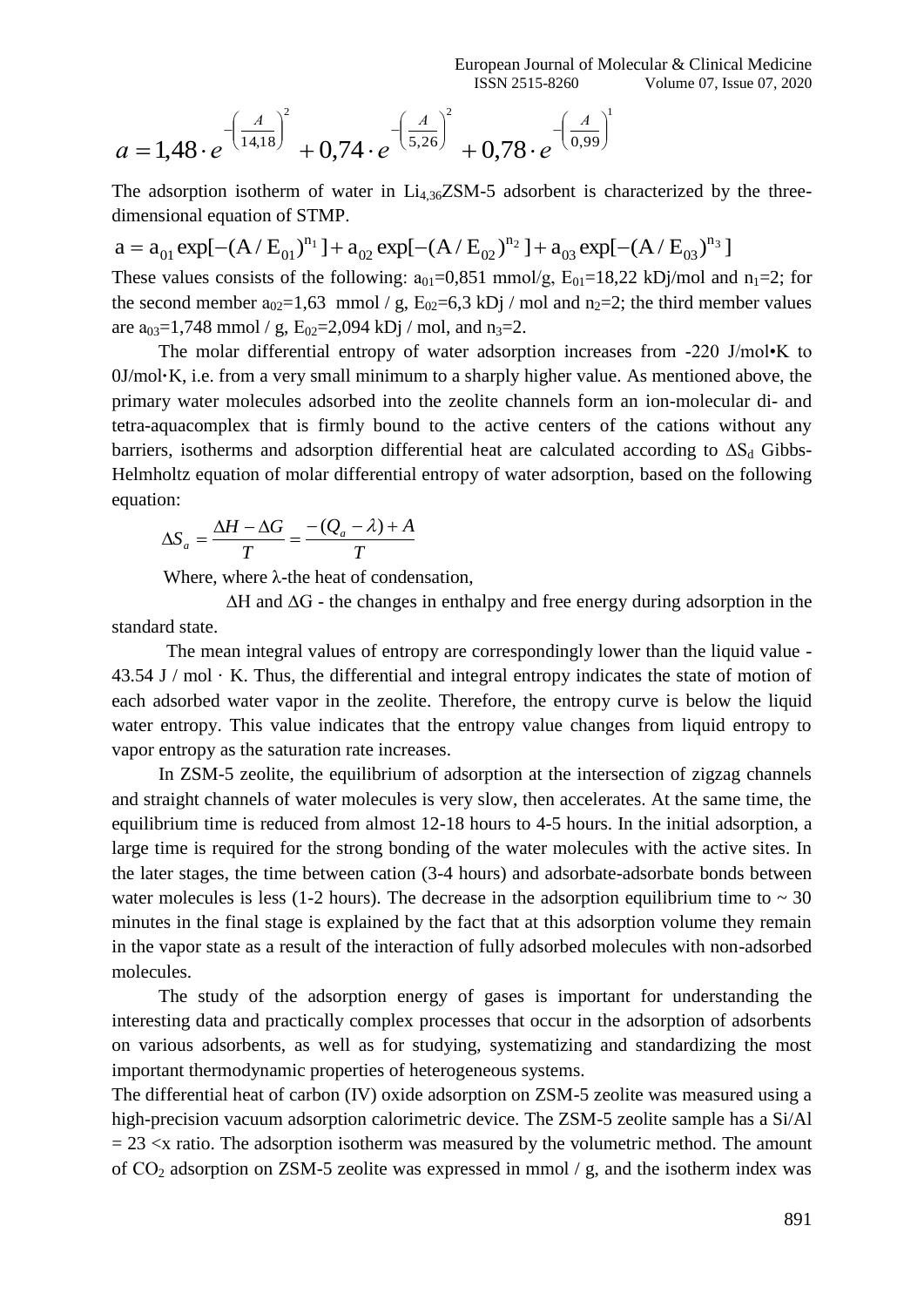expressed in  $\ln(P/P^0)$ . From the adsorption isotherm lines of  $CO_2$  molecules to ZSM-5 zeolites, it can be seen that initially a gradual increase to 0.75 mmol / g is observed, followed by a straight line increase to  $\sim$  1.5 mmol / g. At small saturations we can see that the adsorption isotherm index is -16.20  $\ln(P/P^0)$ . The gradual increase in adsorption isotherms to 0.75 mmol / g can be explained by the penetration of carbon monoxide molecules into the zeolite zigzag channels, followed by a straight line saturation of the zeolite into the straight channels. When the adsorption amount is a-1.41 mmol/g, the pressure is  $P=609$  mm.merc. The theory of volumetric saturation of  $CO<sub>2</sub>$  adsorption isotherm to NH<sub>4</sub>ZSM-5 was described using the two-term equation [6]:

 $a=10,12 \exp[(A/22,09)^2]+11,92 \exp[(A/12,19)^5]$ 

Carbon monoxide adsorption on ZSM-5 zeolite  $Q_d$  differential heat has a curvilinear phase character. Figure 2 shows the differential heat  $Q_d$  of  $CO_2$  adsorption on ZSM-5 at 303 K.

The heat of condensation of carbon (IV) -oxide at 303 K ( $\Delta H_v$ =27 kJ / mol) is given in the pulister straight lines. The interaction of  $CO<sub>2</sub>$  with cations is mainly accompanied by the formation of binary complexes during adsorption.  $CO<sub>2</sub>$  adsorption does not start with high heat at the beginning of adsorption i.e. ~60-70 kJ/mol.

The differential molar entropy of carbon (IV) oxide adsorption on ZSM-5 zeolite at 303 K was calculated according to the Gibbs-Helmholtz equation using isotherms and differential adsorption temperatures.



**Figure 2.** The differential heat values  $Q_d$  of CO2 adsorption on ZSM-5 zeolites with  $\triangle$ -Li<sup>+</sup>,  $\triangle$ -NH<sub>4</sub><sup>+</sup>,  $\triangle$ -H<sup>+</sup> cations at 303 K.

Barcodes are condensation value of CO2 at 303 K.

During the initial CO<sub>2</sub> adsorption, entropy is observed to be in the liquid state motion. In general, at the beginning of adsorption and until the end of adsorption, carbon (IV) oxide molecules assumed liquid state entropy values. The initial value of the initial adsorption entropy reaches -54.78 J/mol**·**K in ammonium cation zeolites. The average molar integral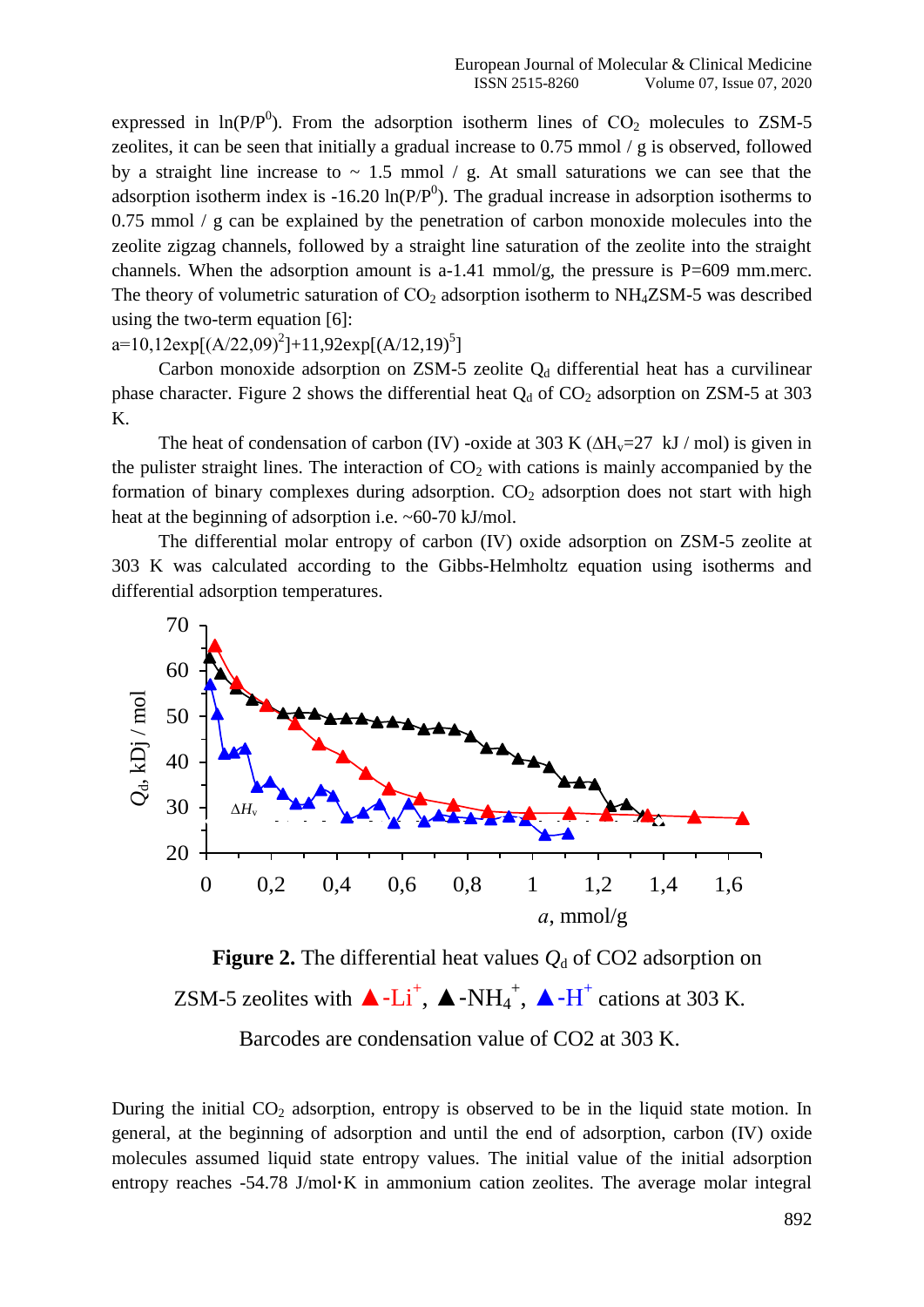entropy of adsorption is 15.24 J/mol**·**K and much lower than that of liquid carbon (IV) oxide, indicating the localization of  $CO<sub>2</sub>$  molecules in the zeolite matrix.

Based on the data obtained, the adsorption of the  $CO<sub>2</sub>$  molecule in ZSM-5 zeolites of different cations takes place in two sections. In the first section,  $CO<sub>2</sub>$  molecules form monocomplexes coordinated around cations. In the second section, it can be concluded that it is adsorbed with the formation of dicomplexes.

In the adsorption of carbon (IV) oxide molecules on the ZSM-5 zeolite, the equilibrium time is initially higher at NH4ZSM-5, i.e., the equilibrium is reached in 5.8 hours. In other ZSM-5 zeolites, this figure is 1-1.5 hours. In this case, the amount of adsorption is 0.01 mmol/g. In this case, the equilibrium time for the distribution of carbon (IV) oxide molecules into the zeolite channels lasts longer. It is then observed that the equilibrium time drops sharply from an hour to a few minutes.

There is a growing interest in studying the structure of zeolites using molecules adsorbed on their surface and interior parts. Their adsorption properties can be determined by ion exchange as well as changes in Si / Al ratios. For selective adsorption of zeolites, for example for their separation of hydrocarbon mixtures, their steric and energy properties are used. Catalytic properties are clearly demonstrated in ammonium forms of ZSM-5 zeolite. They are highly efficient catalysts for a number of processes in the petrochemical and oil refining industries [7]. In particular, they are most effective in the processes of isomerization, deparaffinization, cracking and aromatization in the oil refining industry, mainly in the liquid period. Normal alkanes (n-alkanes) are adsorbents that are adsorbed with high energy and fill the entire sorption void of ZSM-5 zeolites, unlike benzene, for example, which fills only 70% of the ZSM-5 porosity void. Therefore, n-alkanes can be used to characterize zeolite channels, to determine the sorption volume, which are indicators of adsorbent quality.

In this study (Fig. 3) adsorption (a) adsorption of n-heptane on ZSM-5 zeolite at a temperature of 303 K was studied. The differential heat of adsorption  $(O_d)$  was measured using a high-precision adsorption calorimetric device described above [6]. The adsorption isotherm of n-heptane at 303 K in ZSM-5 zeolite was studied. The equilibrium relative pressure at the initial saturation of n-heptane adsorption on this zeolite is  $P/P^{\circ}=2,26 \cdot 10^{-4}$ . The adsorption isotherm grows linearly at a certain angle to a=1 mmol / g, indicating sorption of cations in the elementary cell, then bends toward the adsorption axis and increases linearly again to 1.5–2 mmol/g and then approaches the ordinate axis.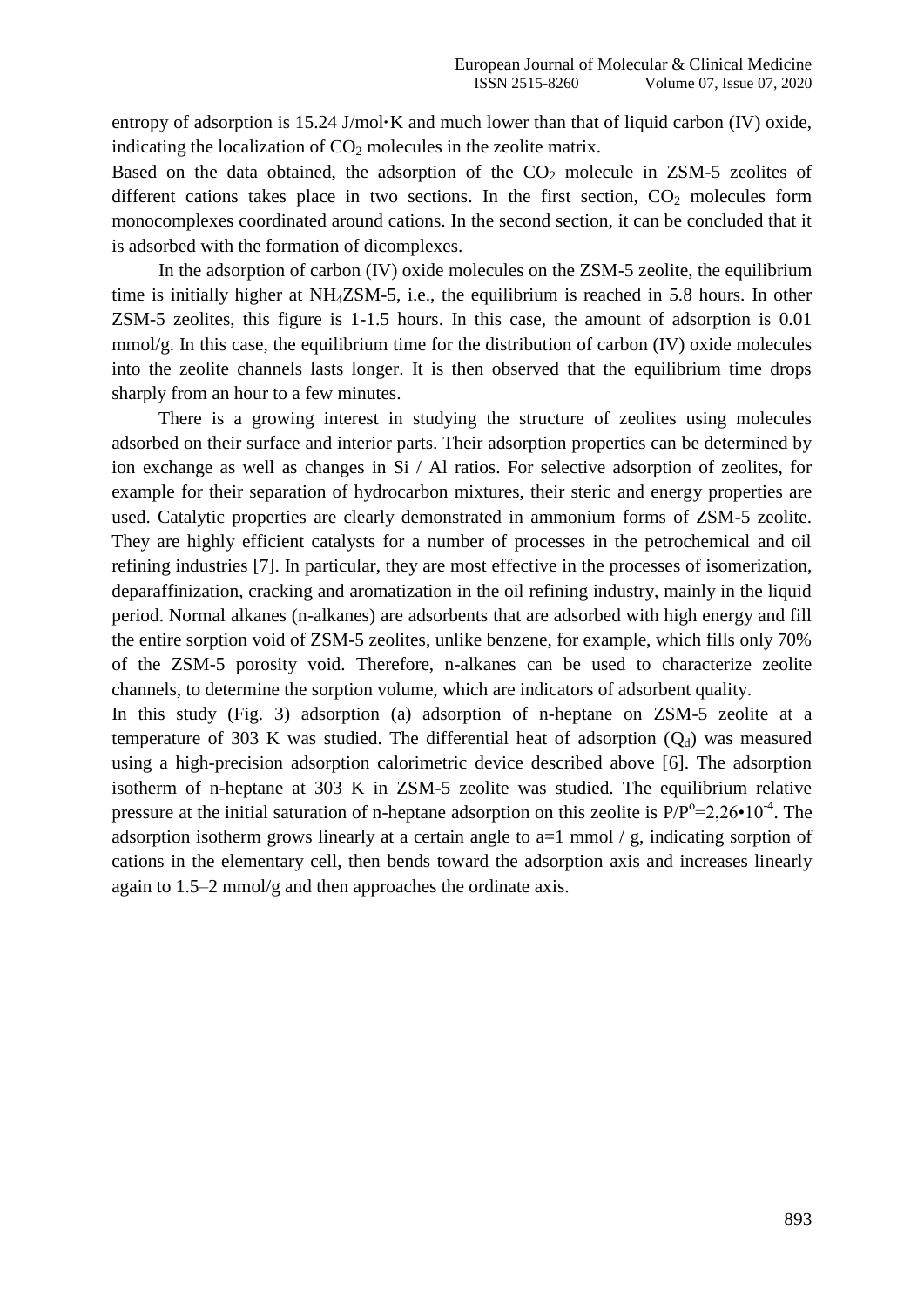

**Figure 3**. The differential heat values  $Q_d$  of heptane adsorption on ZSM-5 zeolites with  $\triangle$ -NH<sub>4</sub><sup>+</sup>,  $\triangle$ -H<sup>+</sup> cations at 303 K. Barcodes are condensation value of heptane at 303 K.

Assuming that the density of n-heptane adsorbed on the zeolite is a normal liquid and the volume occupied by the n-heptane molecule at saturation temperature (303 K) for the experiment, the share of the induction component in the total energy is  $\sim 0.182$  kJ/mol. In NН4ZSM-5, the adsorption isotherm of n-heptane is represented by the complete STMP equation. The state of n-heptane in the zeolite matrix is solid. This means that the adsorption in the intersecting areas and zigzag channels is very slow and the adsorbent consists of an amorphous phase. [8]

The adsorption isotherm of n-heptane in ZSM-5 zeolite is represented by the two- and threedimensional STMP equations [9].

The adsorption heat of N-heptane in silica was  $\sim 80$  kJ/mol at the initial saturation of pure silica analog ZSM-5, which was found to be  $\sim 26$  kJ/mol smaller than the adsorption heat of  $NH<sub>4</sub>ZSM-5$  relative to the total  $Q<sub>d</sub>$  curve. Given that the size of the ammonium ion is large, the contribution of the dispersion organizer is negligible. The contribution of induction constituents in cationic centers to the total adsorption energy is mainly  $\sim 20$  kJ/mol. In this case, the uniform flow of heat can be explained by the orderly course of adsorption in the zeolite channels. This is due to the interaction of adsorbate-adsorbate molecules and the interaction between the absorbed molecules of hydrocarbons. an increase in the differential heat of adsorption is observed in the adsorption of relatively small molecules of hhydrocarbons. Thus, from the beginning of the adsorption process, n-heptane molecules follow the mechanism of "adsorbate-adsorbate" action, are densely packed in zeolite channels, at the end of adsorption the structure is partially changed, and the molecules are located in energetically favorable places and fill all pores. On the differential heat curve, in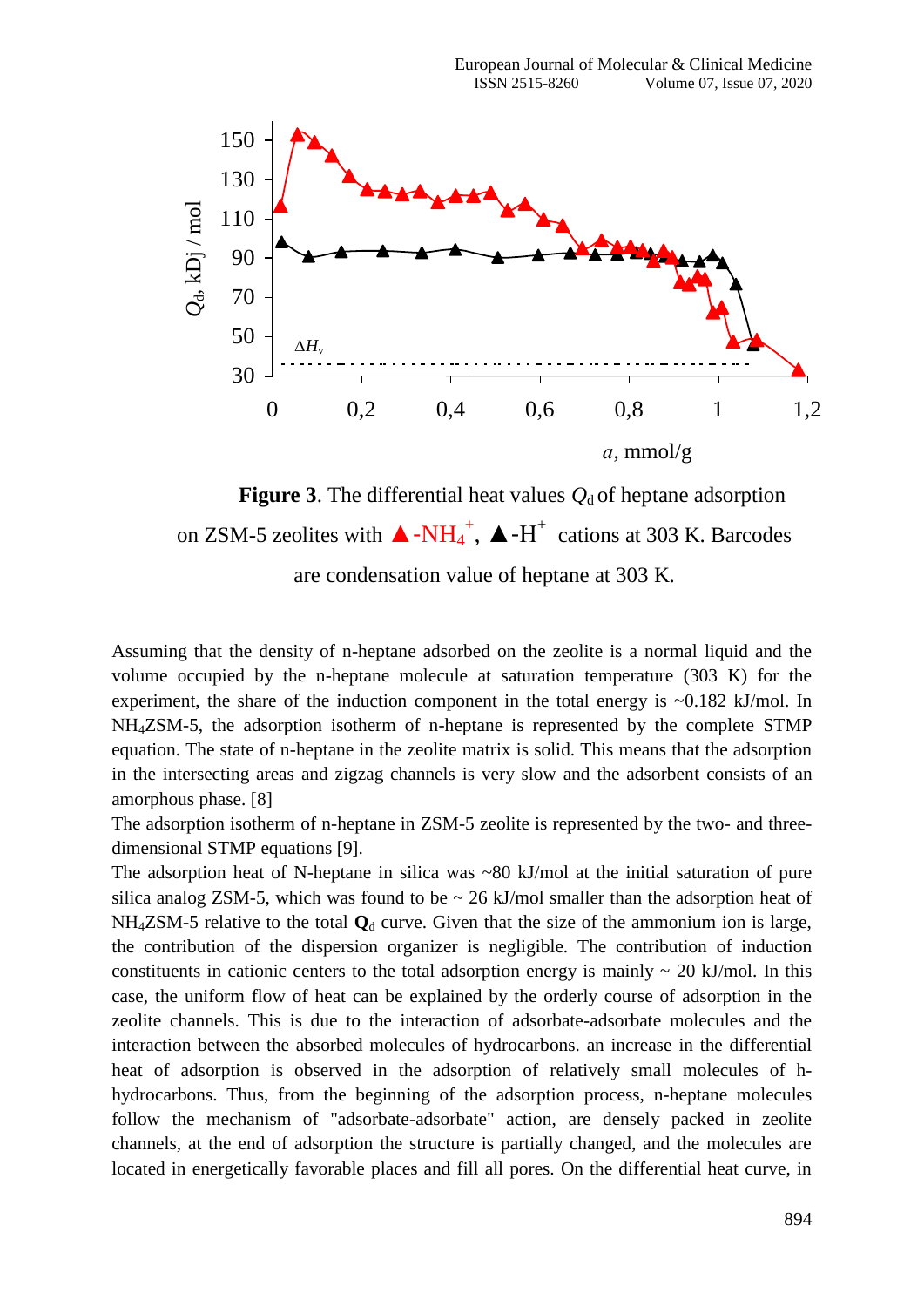the final stage, extremums are observed, with a minimum adsorption heat of 98.60 kJ/mol and a maximum of 102.20 kJ/mol. At the end of the process, a sharp decrease in the adsorption differential heat of the n-heptane to the condensation heat line is observed.

The Gibbs-Helmholtz equation was used to calculate the differential entropy of n-heptane adsorption on NН4ZSM-5 zeolite. The basis of this equation is differential heat and isotherm. Saturation of zeolite channels with n-heptane occurs in the form of a differential entropy curve in all parts.

Entropy lasts up to 1 mmol/g at -140 - 150 J/mol $\cdot$ K, and entropy up to 1.3 mmol/g is below the mean integral entropy line. The differential entropy of adsorption has a very low negative value. This indicates that the n-heptane molecules in the zeolite channels are in an inert state and are very strongly adsorbed. This occurs when the entropy of n-heptane is immobile. The theoretical ideas put forward above, that is, at the beginning of the process, the heptane molecules come together at the intersection of straight and zigzag channels where the cations are located. However, the length of the cross-channel is 0.54 nm and the length of the nheptane molecule is 1.15 nm, which means that part of the n-heptane exits into a straight or zigzag channel. The length of a straight channel and an intersection area is 0.99 nm, and a zigzag channel and an intersection area are 1.21 nm. Hence, the most optimal localization point of the adsorbate is the second pair of segments.

During the adsorption of the N-heptane molecule into zigzag channels and intersecting areas, the adsorption equilibrium is slow. In this case, the adsorption equilibrium time decreases from 8-6 hours to  $\sim$  2-3 hours. The adsorption process is mainly manifested in zigzag channels and intersecting areas. The equilibrium time of adsorption in straight channels is completed in  $\sim$  1-2 hours. In the final stages, the adsorption equilibrium time is reduced to a few minutes.

The mechanisms of benzene adsorption isotherms from ZSM-5 to zeolites from initial saturation to saturation were studied. The isothermal graphic coordinate axes are characterized by logarithmic  $(ln(P/P<sub>s</sub>)$  and adsorption amount  $(a, mmol/g)$  signs. Adsorption isotherms initially start at 0.01-0.02 mmol / g, with an isotherm value of -11-13 ln( $P/P_s$ ). With small changes, the isothermal lines gradually rise. These changes in isothermal lines are explained by the adsorption of zeolite on cations in zigzag channels.

The benzene adsorption isotherm to NH<sub>4</sub>ZSM-5 zeolite was described using the equation of the saturation theory of three-dimensional micropores (STMP) [10; P.50-70].

The differential heat of benzene adsorption on ZSM-5 zeolites is shown in Figure 4. The fact that the adsorption heat decreases along the curve during the transition from high to low energy indicates that one molecule of benzene is adsorbed on two cations. The adsorption heat in the zigzag channels is high in both sections. The high rate of adsorption differential heat indicates the formation of  $\pi$  -complexes (C<sub>6</sub>H<sub>6</sub>/(cat<sup>+</sup>)) in cations containing ZSM-5 zeolite. In the second section, the formation of  $C_6H_6/(cat)$  complexes through the adsorption  $\pi$ -bond proceeds along zigzag channels. Once the benzene is adsorbed in the zigzag channels, the zeolite is adsorbed into the straight channels. Benzene adsorption in straight channels is accompanied by a gradual decrease in differential heat.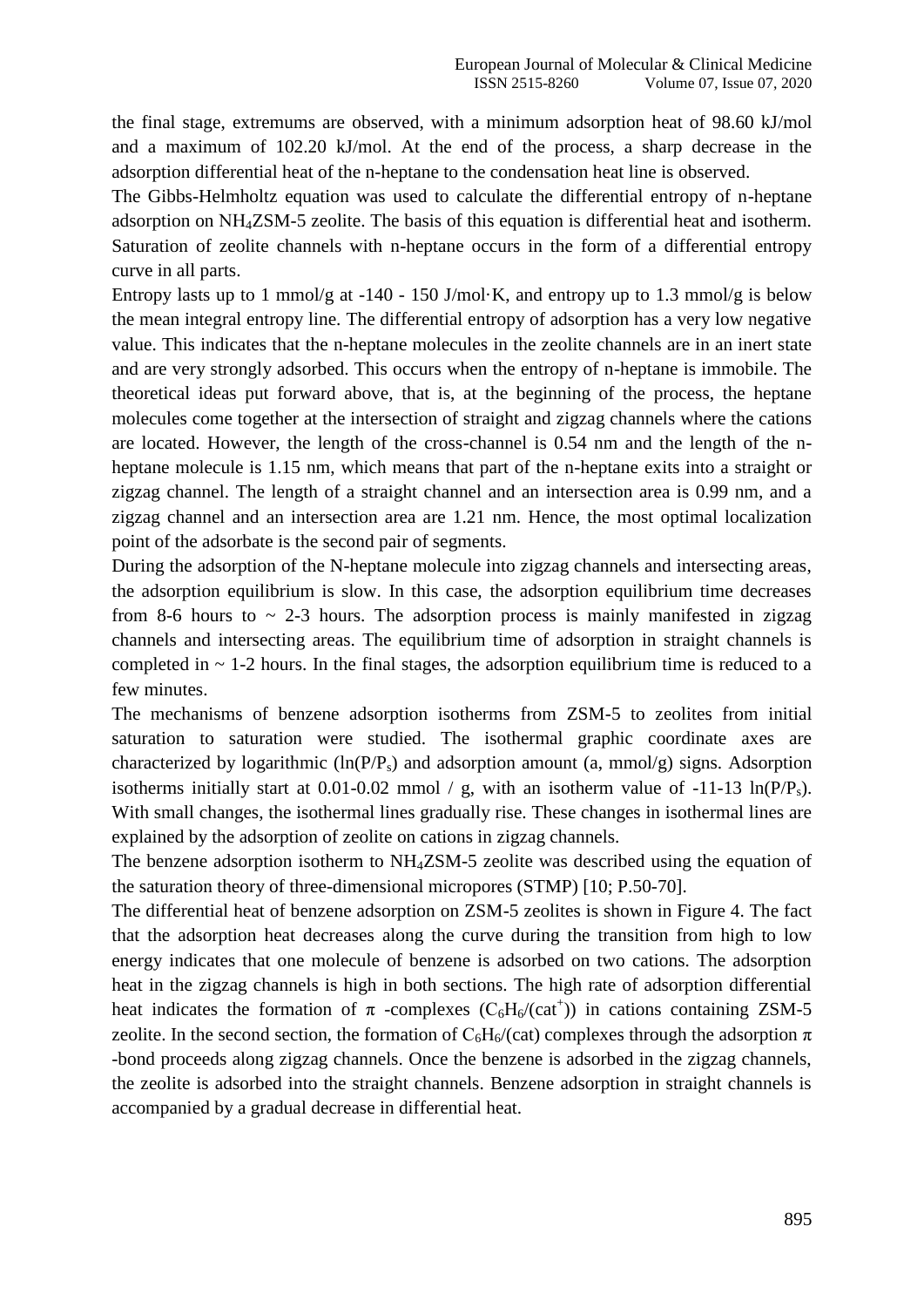

**Figure 4**. The differential heat values of  $Q_d$  of benzene adsorption in ZSM-5 zeolites with  $\blacktriangle$ -Na,  $\blacktriangle$ -Li,  $\blacktriangle$ -NH<sub>4</sub><sup>+</sup>,  $\blacktriangle$ -H<sup>+</sup>,  $\blacktriangle$ -silicalite cations at 303 K. Barcodes are condensation value of benzene at 303 K.

The adsorption differential entropy was calculated using the Gibbs-Helmholtz equation using the isotherm and differential heat value. In the initial saturation, the adsorption values range from 0.043 mmol/g to 0.25 mmol/g with entropy values ranging from -110-210 J/mol·K to - 50-100 J/mol·K. Adsorption entropy indicates strong sorption of one benzene molecule into two stable cations at the intersection of zigzag and straight channels at initial saturation.

The initial saturation lasts from 5-6 hours to 3-4 hours. In this case, the adsorption rate is in the range of  $0.04 \text{ mmol/g}$  to  $0.52 \text{ mmol/g}$ . The high equilibrium time is explained by the formation of  $\pi$ -complexes that occur at high energies with cations at the active centers of the initially adsorbed benzene molecules. After 3-4 hours of adsorption equilibrium time, the zeolite continues in straight and zigzag channels.

Migration from the intersection of straight and zigzag channels to straight channels is observed in ZSM-5 zeolites with hydrogen and lithium cations, as well as the formation of ion-molecular complexes in the zeolite channels. Adsorption isotherms were described using the equation of volumetric saturation theory (STMP) of three-dimensional micropores. In zeolite channels, benzene is in solid state mobility. In this way, the adsorption mechanisms from initial saturation to saturation were fully studied.

Methanol adsorption was given in Figure 5, the differential heat value drops sharply, and the differential heat value is about 80 kJ/mol. The amount of differential heat then passes unchanged between 55 kJ/mol and 75 kJ/mol, then drops sharply until condensation of the respective alcohol molecules. The adsorption channels of ZSM-5 zeolite are a porous system in which molecular complexes appear in the form of "adsorbate-adsorbate" and "adsorbateadsorbent" bonds. The adsorption of methanol at zero saturation is  $\sim$  30.69 kJ/mol. The experimental values for ZSM-5 were more than 10 kJ/mol. The resulting structural defects of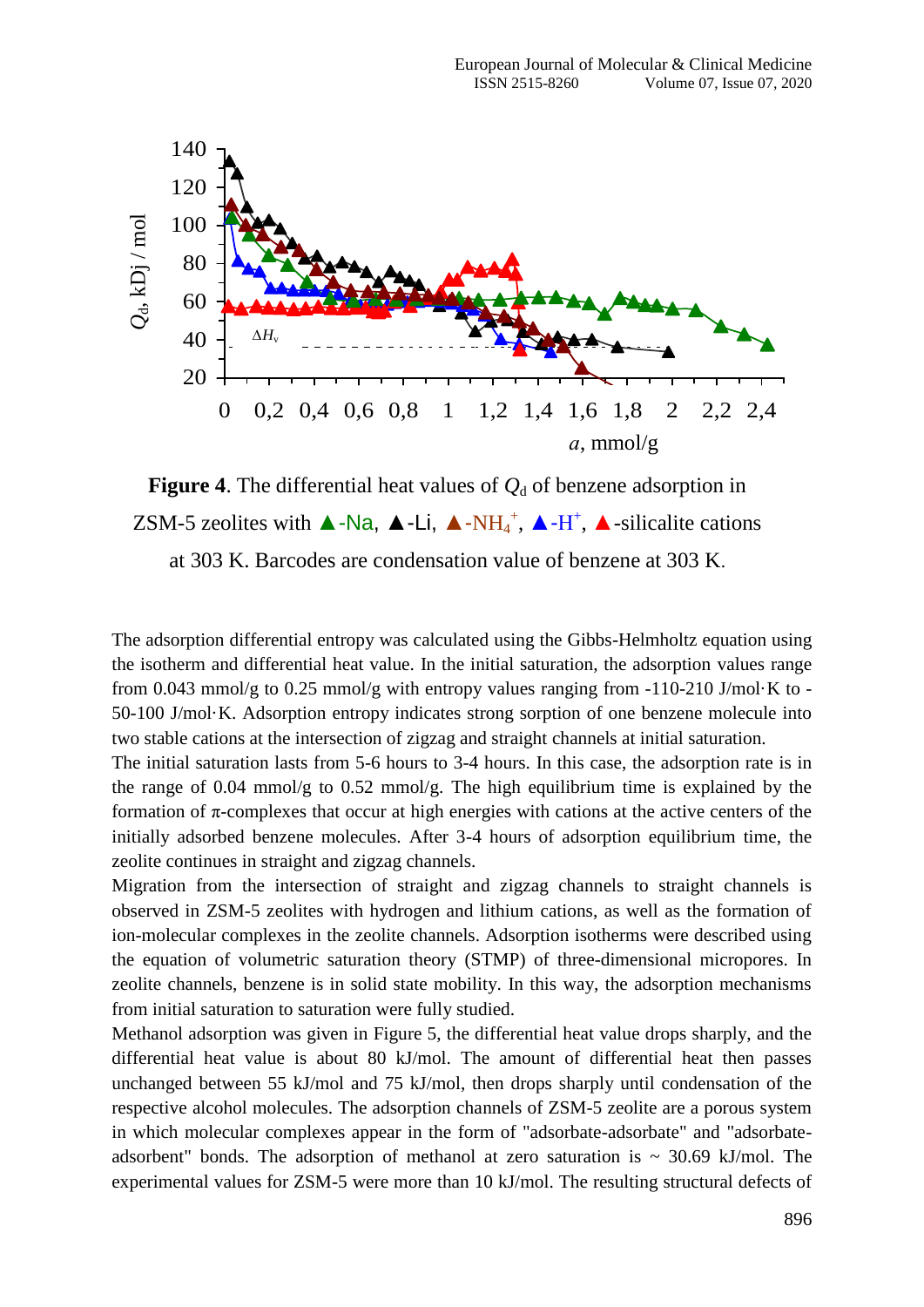the adsorbent have a significant effect on the adsorption heat as a whole, and the extrapolation method for zero saturation can lead to significant errors in determining the adsorption on the molecules. The heat content of  $CH<sub>2</sub>$ -group increment is 10.0 kJ/mol. For example, the adsorption of water on NH<sub>4</sub>ZSM-5 zeolite according to the thermal scheme is expressed as follows:  $QH_2O=QCH_3OH-QCH_2=30,69-10.0=20,69 \text{ kJ/mol}$ . Direct calorimetric measurements confirmed this value, which is twice lower than the condensing heat at 303 K  $(43.5 \text{ kJ} / \text{mol})$ . This result reveals the reason for the excellent hydrophilicity of NH<sub>4</sub>ZSM-5 zeolite. The figure shows that the value of the adsorption energy in a zeolite with a cation active center of different sizes increases with the size of the cations in the active center.



Figure 5. The differential heat values  $Q_d$  of methyl alcohol

adsorption in ZSM-5 zeolites with  $\triangle$ -Na,  $\triangle$ -Li,  $\triangle$ -NH<sub>4</sub><sup>+</sup>,  $\triangle$ -H<sup>+</sup>,  $\triangle$ -

silicalite cations at 303 K. Barcodes are the condensation value of methyl

 $\frac{1}{2}$  303 K.

The molar differential entropy of alcohol adsorption ∆Sd isotherms and adsorption differential heat is calculated according to the Gibbs-Helmholtz equation:

$$
\Delta S_a = \frac{\Delta H - \Delta G}{T} = \frac{-(Q_a - \lambda) + A}{T}
$$
 (2)

where,  $\lambda$  - the heat of condensation,

∆H and ∆G - the enthalpy and free energy changes during the adsorption process from the standard state to the adsorbed state.

The increase in the molar differential entropy of methanol adsorption from -250 to -100 J/mol·K, ie from a very small minimum to a sharply higher value, is due to the fact that, as mentioned above, the primary methanol molecules adsorbed into zeolite channels form a molecular complex the line is below the entropy of liquid methyl alcohol, and as this saturation rate increases, the entropy value rises sharply from the liquid entropy to the vapor entropy. The mean integral values of entropy are correspondingly much smaller than the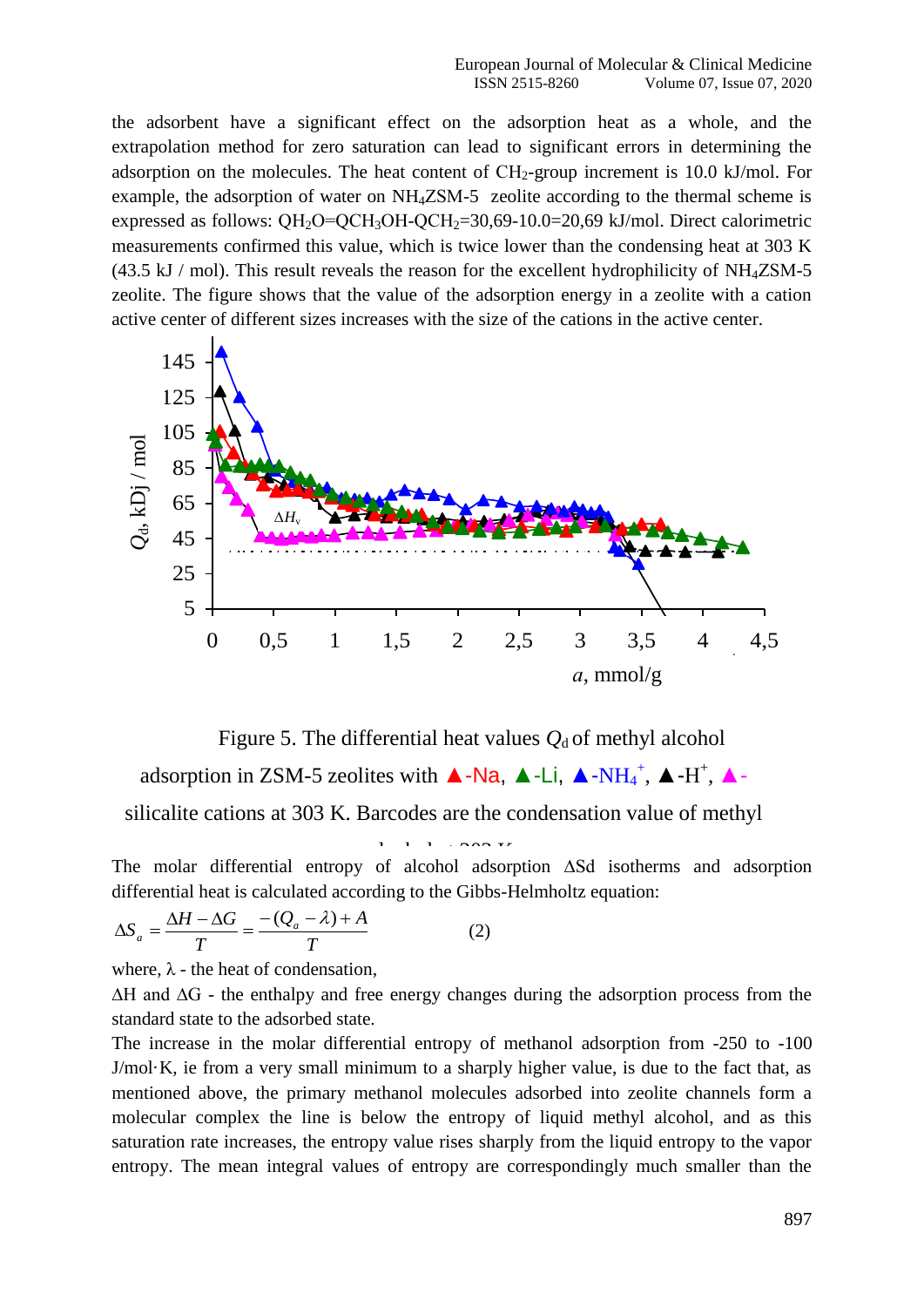liquid value. Thus, the differential and integral entropy indicates the state of motion of each adsorbed alcohol molecule in the zeolite.

In ZSM-5 zeolite, the equilibrium of adsorption of methyl alcohol molecules at the intersections of zigzag channels and straight channels is very slow and then accelerates sharply. At the same time, the equilibrium time is reduced from almost 9 hours to 1-1.6 hours. In the initial adsorption, a long time is required for the strong bonding of the alcohol molecules with the active sites. In the later stages, the adsorbate-adsorbate bonds take less time (1-2 hours). The decrease in the adsorption equilibrium time by 30 minutes in the final stage is explained by the fact that they remain in the vapor state as a result of the interaction of fully adsorbed molecules with adsorbed molecules in the adsorption volume.

In ethanol, as in methanol, the adsorption isotherm can be seen in the initial stage of saturation, as well as the presence of strong adsorption centers of ethanol. If we equate the ethanol density in the ZSM-5 zeolite to the normal liquid level at the test temperature and calculate the volume occupied by the ethanol molecules during saturation, it becomes clear what percentage of the ethanol ZSM-5 channels are filled. The adsorption isotherm of ethanol in ZSM-5 zeolite is characterized by the three-dimensional equation of STMP. The adsorption isotherm is shown in ZSM-5 in semi-logarithmic coordinates, and the values of the experimental results and the values calculated by the STMP equation correspond to each other [10-17].

The differential heat of ethanol adsorption on ZSM-5 zeolite is shown in Figure 6. The differential heat content of ethanol  $Q_d$  increases significantly at the initial saturation stage. The presence of a maximum value on the differential heat curve of ethanol occurs as a result of intermolecular interactions of adsorbed molecules with each other. In addition, the adsorption energy of ethanol corresponds to the interaction of the charge and size of ammonium cations with that of hydrogen. Subsequently, the adsorption energy values will be very small, especially in the initial adsorption, so that there are no cations in the cation-free ZSM-5 i.e. silicolite active centers.

It can be seen from the differential temperatures in the adsorption of the polar molecules of water, methanol and ethanol that the temperature change is gradual, indicating that the cavities of the ZSM-5 zeolites are discretely the same. The differential heat of ethanol adsorption is on average  $\sim 10 - \sim 12$  kJ/mol higher than the Q<sub>d</sub> value of methanol in ZSM-5, which corresponds to the increase in heat in the group CH<sub>2</sub>.

The molar differential entropy of ethanol adsorption in ZSM-5 zeolites differs in wave form from the entropy of liquid ethanol. At low saturation, the differential entropy is formed as a result of the adsorbate-adsorbate interaction. The last minimum value on the differential entropy curve of ethanol indicates the strong location of ethanol molecules in the zeolite channels and their intersections.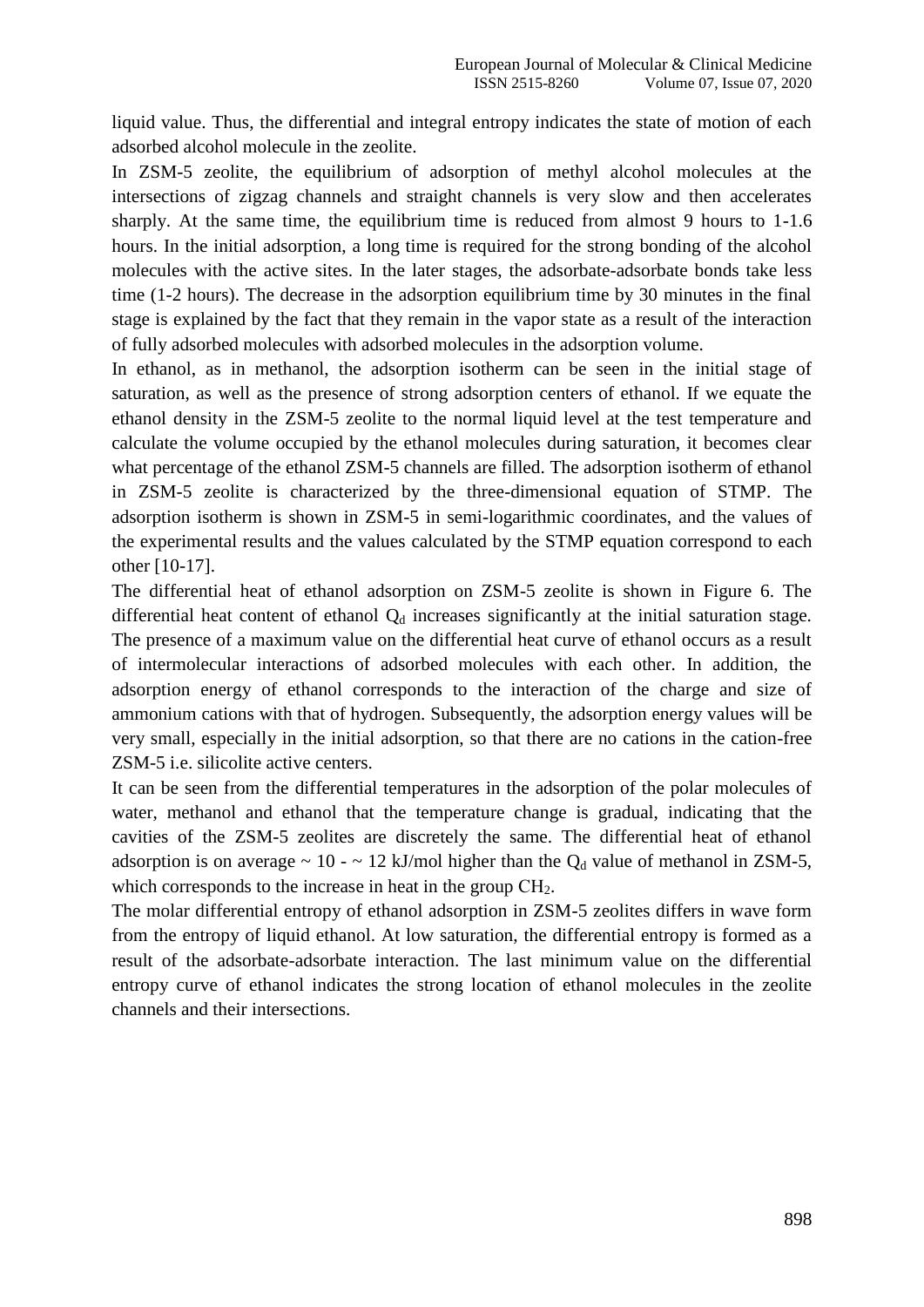

**Figure 6.** The differential heat values  $Q_d$  of ethyl alcohol adsorption in ZSM-5 zeolites with  $\blacktriangle$ -NH<sub>4</sub><sup>+</sup>,  $\blacktriangle$ -H<sup>+</sup>,  $\blacktriangle$ -silicalite cations at 303 K. Barcodes are the condensation value of ethyl alcohol at 303 K.

The timing for filling the adsorption equilibrium is in the form of a small wavy and stepped curve. The adsorption equilibrium time is initially high, gradually the adsorption equilibrium time decreases, falling to a few hours at the end of the process.

#### **4. CONCLUSION**

Detailed data on the isotherms and thermodynamic properties ( $\Delta H$ ,  $\Delta G$  and  $\Delta S$ ) of  $H_2O$ ,  $CO<sub>2</sub>$ , n-heptane, benzene and methyl, ethyl alcohols to ZSM-5 zeolite are given in detail. The adsorption heat of the studied systems with small filling is gradual, stepwise, and the adsorption properties are determined. Correlations between molecular mechanisms of adsorption of N2O, CO2, n-heptane, benzene and methyl, ethyl alcohols on ZSM-5 zeolite, adsorption-energy characteristics were revealed. Due to the ammonium cation in the active centers, the adsorption of water in the NH4ZSM-5 zeolite was almost twice as high as in the cationless form (silicalite 9.8 H<sub>2</sub>O / e.core). The differential heat of adsorption of ZSM-5 zeolite carbon monoxide was in the form of a curvilinear step, and in all experiments it was found that adsorption took place in 2 sections. It has been shown that the adsorption of benzene molecules on cations containing ZSM-5 zeolite proceeds with the formation of  $\pi$ complexes. N-heptane molecules are immobile in the zeolite channels, motionless, i.e., in the solid state entropy. Adsorption in intersecting areas and zigzag channels has been shown to proceed very slowly. In ZSM-5 zeolite it was found that the migration of slightly larger cations such as  $Na<sup>+</sup>$ ,  $Cs<sup>+</sup>$ ,  $NH<sub>4</sub><sup>+</sup>$  from the intersection of straight and zigzag channels to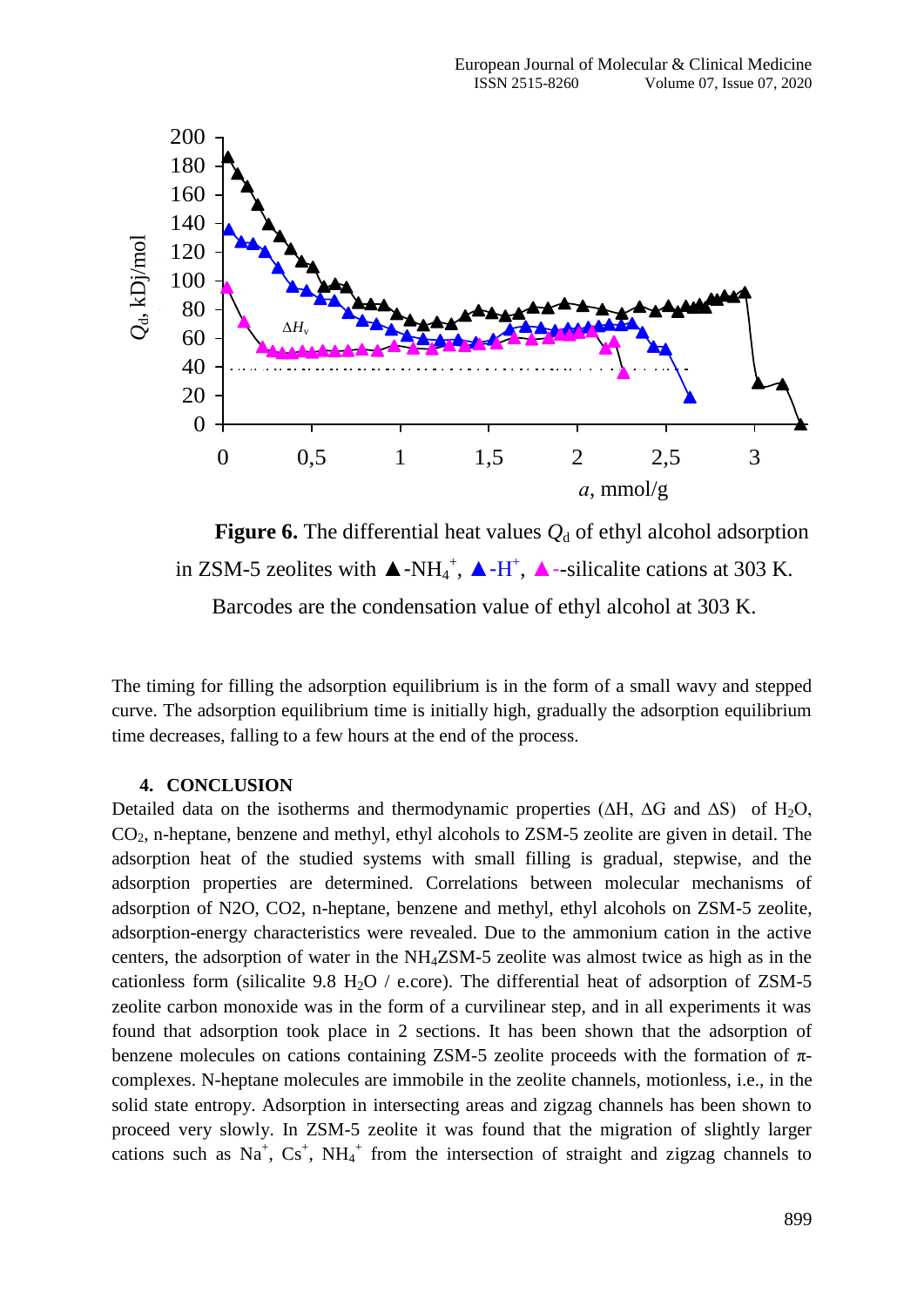straight channels is not observed. Hydrophilicity levels and incrementality of zeolites were calculated from the adsorption of ethanol and methanol molecules.

### **5. REFERENCES**

- [1] Yakubov Y. Y. Thermodynamics of the formation of ion-molecular complexes in zeolite HZSM-5.//Abstract, 2017.p. 5-6.
- [2] Kurbanov S. D. Energy adsorption of water and aromatic molecules in defective and defect-free zeolites of the ZSM-5 type. // Dissertation., 2010.p. 10-35.
- [3] Bakhronov H.N. Adsorption and energy properties of zeolites of the ZSM-5 type in Li, Cs and Na - forms: Disserttion. AnRUZ, 2001.p.7-110.
- [4] G. U. Rakhmatkariev. Mechanism of Adsorption of Water Vapor by Muscovite: A Model Based on Adsorption Calorimetry // Clays and Clay Minerals, 2006, vol. 54, pp. 423-430.
- [5] F.G. Rakhmatkarieva. Adsorption-calorimetric determination of the properties of ionmolecular complexes in synthetic zeolites //Dissertation, 2018.p. 45-50.
- [6] B.F. Mentzen, G.U. Rakhmatkariev. Host/Guest interactions in zeolitic nonostructured MFI type materials: Complementarity of X-ray Powder Diffraction, NMR spectroscopy, Adsorption calorimetry and Computer Simulations // Uzb. chem. journal. 2007, №6, p. 10-31.
- [7] Piguzova L.I. New ultra-high-silica zeolites and their use in oil refining: //- M.: TsNIIT Enneftekhim, 1977. -p.74.
- [8] Yakubov Y. Y. Thermodynamics of the formation of ion-molecular complexes in zeolite HZSM-5.//Abstract, 2017.p. 39-50.
- [9] Mentzen, B.F., Sacerdote-Peronnet, M., Characterizaton of guest molecules sorbed in zeolites of known structure. Part **V** - Location of para-dichlorobenzene in MFI materials at medium and higher loadings.//Mater.Res.Bull., 28 (1993) 1161.
- [10] T.D. Abdulkhaev, Sh.A. Kuldasheva, F.G. Rakhmatkariyeva, Y.Y.Yakubov NH4ZSM-5 zeolite lithium benzene adsorption energy energetics // Composition of materials, (Tashkent), 2019, No. 2. - p. 49-51.
- [11] Kuldasheva Sh. A., Ahmadjonov I.L., Adizova N. Z., Eshmetov I. D., Akbarov Kh.I. Fixing mobile desert sands: definition of water resistance, mechanical strength and mechanism of fixing // Bulletin of National University of Uzbekistan: Mathematics and Natural Sciences Volume 3, Issue 1 (2020) Р. 98-109.
- [12] Usmanov R.M., Abdikamalova A.B., Eshmetov I.D., Kuldasheva Sh.A., Eshmetov R.J., Sharipova A.I. Obtaining coal adsorbents based on local wood waste, research of their physico-chemical and adsorption properties //Journal of Critical Reviews Vol 7, Issue 12, 2020
- [13] Kuldasheva Sh.A., Eshmetov I.D. The study of the structural-porous and adsorption characteristics of soil and sand of the Aral // Journal "Universum" chemistry and biology. - Moscow, - 2017. - No. 12 (42) .p.11-12.
- [14] Kuldasheva Sh.A. Eshmetov I.D. The study of the kinetic, structural and porous characteristics of the soil and sands of Surkhandarya for the selection of fixatives. // Journal "Universum" chemistry and biology. -Moscow city. 2018 .-- No. 1 (43). -p.117- 120.